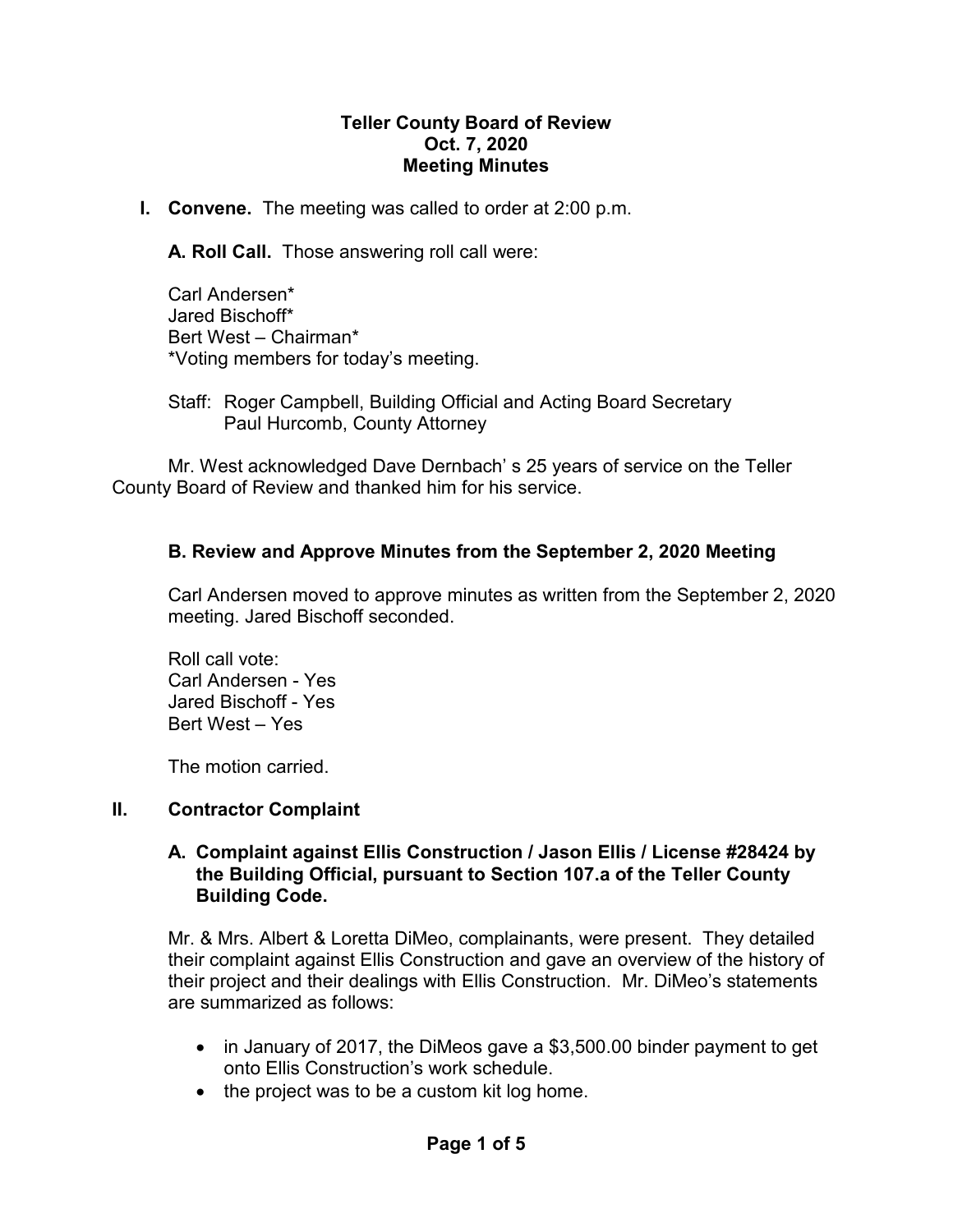- the project was to be a turn-key home.
- approximately \$60,000.00 in payments were made to Ellis Construction for items that were not provided or completed on the project.
- Mr. Ellis was rarely on-site for supervision and the workers did not demonstrate quality skills.
- he had contacted 4 separate contractors to finish the project and none were willing to take over the project.
- the septic system was excavated in April or May of 2017, the tank was set and the soil treatment area was excavated and then left open since then for more than 3 years.
- 285 Engineering reported that the tank had settled out of level and that the soil treatment area had been contaminated by organic material and would all need to be redone.
- estimates to repair the system are approximately \$26,000.00.
- the house was to have been completed in May of 2018 and still remains open to the elements and is a year away from completion.
- they have spent nearly \$90,000.00 on materials after Mr. Ellis had abandoned the project in order to get the home back on track.
- their bank loan had to be extended twice which cost the DiMeo's \$23,000.00 in interest.

Mr. West asked Roger Campbell if he had a copy of the permit, the contractor's License and the inspection log. Mr. Campbell stated that he did not but could acquire them. Ms. Lynda Morgan who was present as public, stated she would contact the office for the documents requested.

There was further discussion between the Board and the DiMeos.

Mr. Hurcomb asked Mr. DiMeo if they had filed any lawsuit against Ellis Construction. Mr. DiMeo responded that no lawsuit has been filed but is being considered.

Mrs. DiMeo stated that there are additional customers of Ellis Construction in other counties that are in a similar situation with their projects.

The DiMeos finished the presentation of their complaint.

Mr. Ellis was present and responded to the complaint. His statements are summarized as follows:

- in February of 2017, he received a deposit from the DiMeos to get on his construction schedule.
- at the time of deposit, no construction documents existed, only a conceptual idea.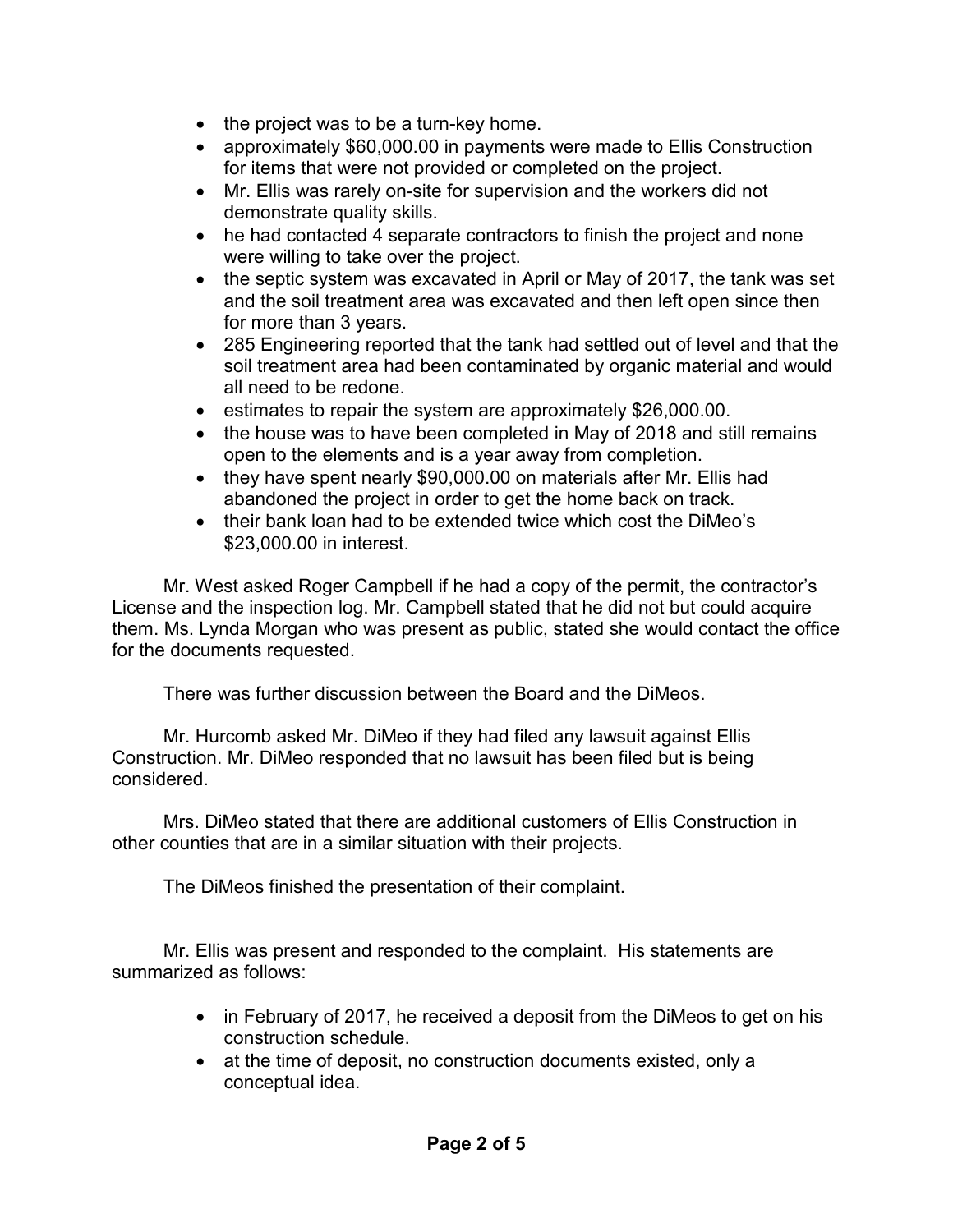- the DiMeos secured their construction loan prior to design drawings which detracted from the amount of time he had to complete the project.
- there were numerous deviations from was discussed conceptually as opposed to what the design documents called for.
- due to permit delays and change order delays the permit expired and that he could not perform work on their project until it was renewed.

In response to a question from Mr. West on why he allowed the permit to expire when the project had not been completed, Mr. Ellis stated that he let the permit expire because the DiMeos did not pay for the permit and that the permit expired in February 2019.

Mr. Campbell provided the Board with a copy of Ellis Construction's contractor license and the inspection log.

In response to a question from Mr. West about the workers on the project, Mr. Ellis stated the workers were all licensed subcontractors and worked for D Squared Construction and Hartsel Electric.

There was further discussion between Mr. Ellis and Mr. West pertaining to change orders, payments made, and delays.

Mr. Ellis provided the Board with copies of black and white photos to show completed work and provided materials. He stated that he was not allowed back on the property to address any of the deficiencies stated in the complaint and that is why he did not complete the project.

Mr. Ellis concluded his statements.

The Board asked Mr. Campbell, Building Official, to provide his opinion on the project and complaint. Mr. Campbell's statements are summarized as follows:

- Mr. DiMeo contacted him expressing his concern on the lack of performance by Mr. Ellis and that he had let his license expire.
- He met with Mr. DiMeo at the project to observe and evaluate the status of the project.
- He verified all the deficiencies detailed by Mr. DiMeo and Mr. Ellis.
- He confirmed that the project was not finished, grading was a problem, the windows were not flashed properly, and the septic was out of level and has been uncovered for a long period of time.

The Board and Mr. Campbell discussed the status of the septic system.

Mr. & Mrs. DiMeo presented rebuttal statements, summarized as follows: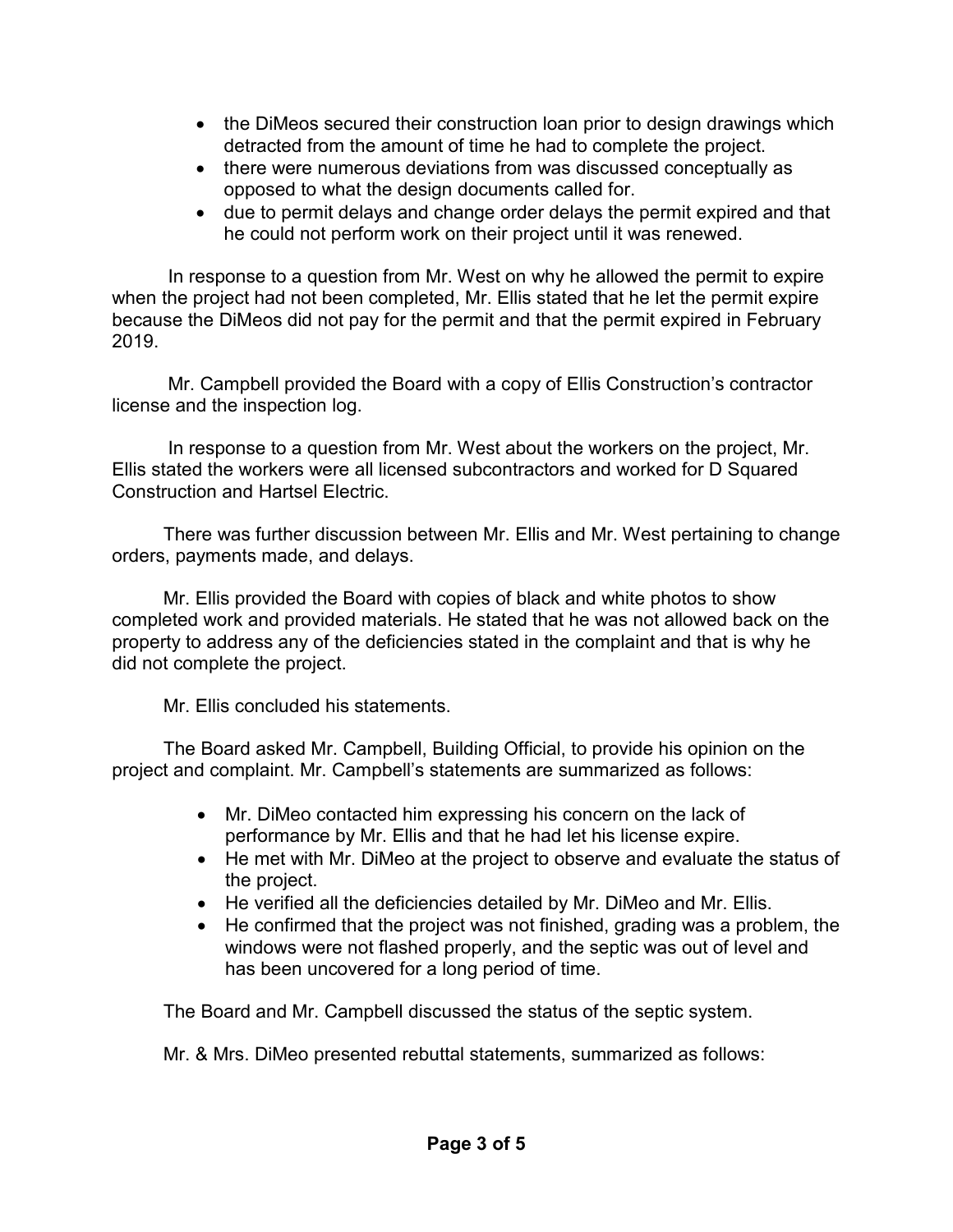- Mr. DiMeo stated that he took issue with Mr. Ellis's statements about not knowing the engineers and the DiMeos not paying their bills.
- The DiMeos paid all of the contractors.
- Mr. Ellis previously volunteered to add the missing log in question and is now claiming it was a change order.
- David Pence, the engineer, denied ever taking 6 months to process a change order.
- Mr. Ellis took on 8 other projects which are now in default and believes that is why his home was ignored.

In response to questions from the Board, Mr. DiMeo confirmed that the plans Mr. Ellis bid on were the same plans submitted to Teller County to obtain the building permit.

Mr. Ellis presented rebuttal statements, summarized as follows:

- the original set of prints he was given were not the set of prints purchased by the DiMeos and submitted for permit.
- He made changes to the plans but believes all the changes were within the Building Code.
- He did not get authority from the Building Department for the changes.
- He acknowledged that the garage LVL size was his error.

Mr. Campbell explained that in any changes are made to the permitted plans, the changes have to be approved by the Building Department.

In response to questions from Mr. West, Mr. Ellis stated he was paid \$311,000 out of a total of approximately \$330,000 for the project and that he could not be able to complete the project for the balance.

Mr. West called for a recess at 3:39 PM

Mr. West reconvened the meeting at 3:45 PM

Mr. West summarized the evidence presented in the hearing. He expressed his concerns over (1) the amount of money paid by the DiMeos and the amount of work left to complete the project and the cost to finish, (2) the septic system, (3) the ice and water shield that was left exposed for more than 180 days which is a code violation, and (4) the changes the contractor made without going to the Building Department.

The Board engaged in discussion of these issues.

There was further discussion between the Board and Mr. Campbell regarding the current inspection status of the project.